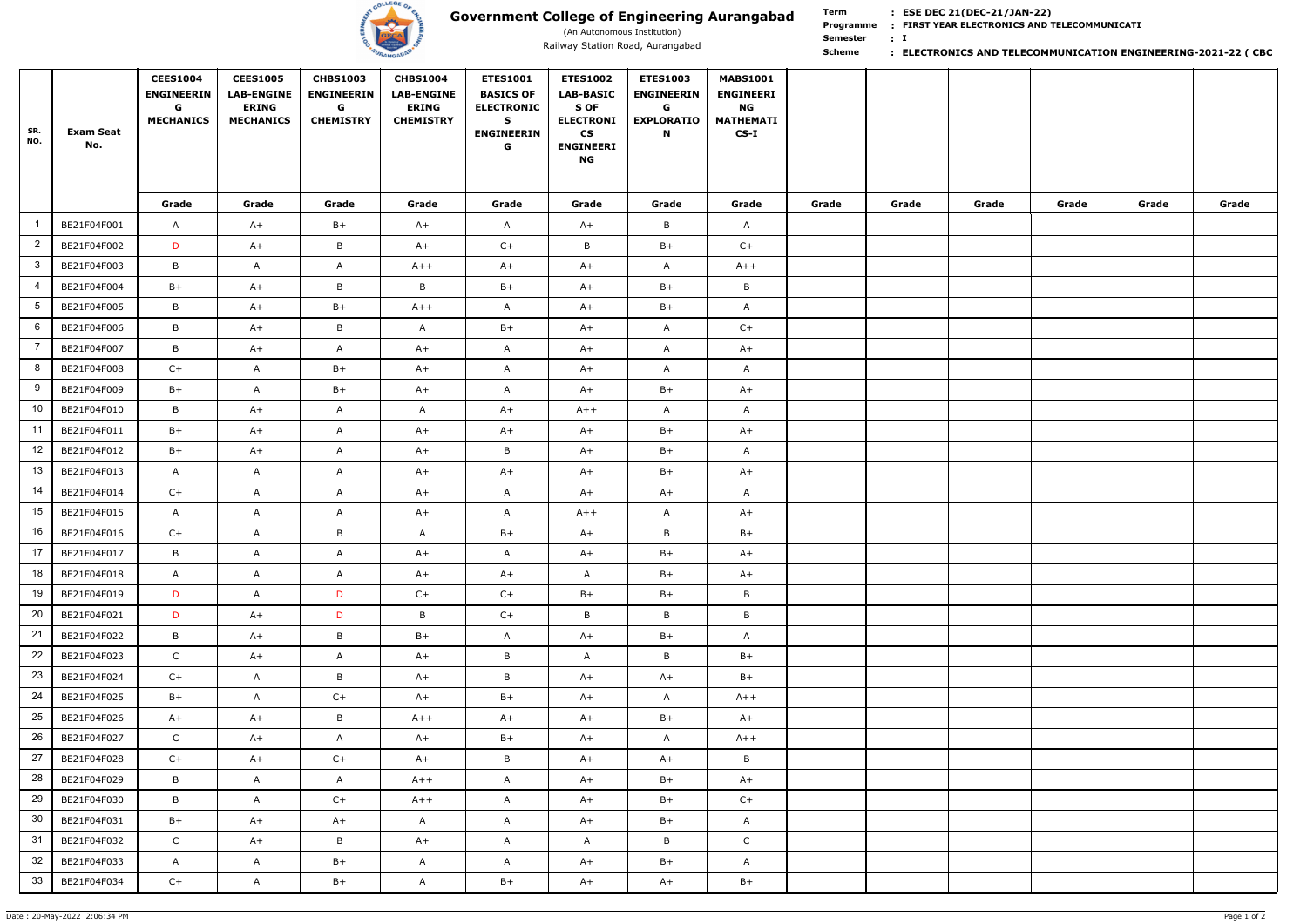

# **Government College of Engineering Aurangabad**

(An Autonomous Institution)

**Term Scheme FIRST YEAR ELECTRONICS AND TELECOMMUNICATI Programme : I : Semester :**

| SR.<br>NO. | <b>Exam Seat</b><br>No. | <b>CEES1004</b><br><b>ENGINEERIN</b><br>G<br><b>MECHANICS</b> | <b>CEES1005</b><br><b>LAB-ENGINE</b><br><b>ERING</b><br><b>MECHANICS</b> | <b>CHBS1003</b><br><b>ENGINEERIN</b><br>G<br><b>CHEMISTRY</b> | <b>CHBS1004</b><br><b>LAB-ENGINE</b><br><b>ERING</b><br><b>CHEMISTRY</b> | <b>ETES1001</b><br><b>BASICS OF</b><br><b>ELECTRONIC</b><br>S<br><b>ENGINEERIN</b><br>G | <b>ETES1002</b><br><b>LAB-BASIC</b><br>S OF<br><b>ELECTRONI</b><br>$\mathsf{CS}\phantom{0}$<br><b>ENGINEERI</b><br><b>NG</b> | <b>ETES1003</b><br><b>ENGINEERIN</b><br>G<br><b>EXPLORATIO</b><br>N | <b>MABS1001</b><br><b>ENGINEERI</b><br><b>NG</b><br><b>MATHEMATI</b><br>$CS-I$ |       |       |       |       |       |       |
|------------|-------------------------|---------------------------------------------------------------|--------------------------------------------------------------------------|---------------------------------------------------------------|--------------------------------------------------------------------------|-----------------------------------------------------------------------------------------|------------------------------------------------------------------------------------------------------------------------------|---------------------------------------------------------------------|--------------------------------------------------------------------------------|-------|-------|-------|-------|-------|-------|
|            |                         | Grade                                                         | Grade                                                                    | Grade                                                         | Grade                                                                    | Grade                                                                                   | Grade                                                                                                                        | Grade                                                               | Grade                                                                          | Grade | Grade | Grade | Grade | Grade | Grade |
| 34         | BE21F04F035             | $B+$                                                          | $A+$                                                                     | $A+$                                                          | $A+$                                                                     | $A+$                                                                                    | $A+$                                                                                                                         | $B+$                                                                | $\mathsf{A}$                                                                   |       |       |       |       |       |       |
| 35         | BE21F04F036             | A                                                             | $\mathsf{A}$                                                             | $\mathsf{A}$                                                  | A                                                                        | $A+$                                                                                    | $A+$                                                                                                                         | B                                                                   | $\mathsf{A}$                                                                   |       |       |       |       |       |       |
| 36         | BE21F04F037             | B                                                             | $A+$                                                                     | $A+$                                                          | $A+$                                                                     | $A+$                                                                                    | $A+$                                                                                                                         | $A+$                                                                | $A++$                                                                          |       |       |       |       |       |       |
| 37         | BE21F04F038             | $B+$                                                          | $A+$                                                                     | $B+$                                                          | $A+$                                                                     | $\mathsf B$                                                                             | $A+$                                                                                                                         | $A+$                                                                | $B+$                                                                           |       |       |       |       |       |       |
| 38         | BE21F04F039             | A                                                             | $\mathsf{A}$                                                             | $A+$                                                          | $\mathsf{A}$                                                             | $A++$                                                                                   | $A+$                                                                                                                         | $A+$                                                                | $A++$                                                                          |       |       |       |       |       |       |
| 39         | BE21F04F040             | B                                                             | $A+$                                                                     | $B+$                                                          | A                                                                        | $B+$                                                                                    | $A+$                                                                                                                         | $B+$                                                                | $\mathsf{A}$                                                                   |       |       |       |       |       |       |
| 40         | BE21F04F041             | B                                                             | $A+$                                                                     | B                                                             | $A++$                                                                    | B                                                                                       | $A+$                                                                                                                         | $B+$                                                                | $A+$                                                                           |       |       |       |       |       |       |
| 41         | BE21F04F042             | B                                                             | $\mathsf{A}$                                                             | $C+$                                                          | $\mathsf{A}$                                                             | $B+$                                                                                    | $A+$                                                                                                                         | $B+$                                                                | B                                                                              |       |       |       |       |       |       |
| 42         | BE21F04F043             | A                                                             | $A+$                                                                     | B                                                             | $A+$                                                                     | $\mathsf{A}$                                                                            | $A+$                                                                                                                         | $\mathsf{B}$                                                        | A                                                                              |       |       |       |       |       |       |
| 43         | BE21F04F044             | B                                                             | $A+$                                                                     | $A+$                                                          | $A++$                                                                    | $A++$                                                                                   | $A+$                                                                                                                         | $A+$                                                                | $A+$                                                                           |       |       |       |       |       |       |
| 44         | BE21F04F046             | A                                                             | $A+$                                                                     | $\mathsf{A}$                                                  | $A+$                                                                     | $A+$                                                                                    | $A++$                                                                                                                        | $B+$                                                                | $\mathsf{A}$                                                                   |       |       |       |       |       |       |
| 45         | BE21F04F047             | $\mathsf{C}$                                                  | $A+$                                                                     | $A++$                                                         | $A+$                                                                     | $A++$                                                                                   | $A+$                                                                                                                         | $A+$                                                                | $B+$                                                                           |       |       |       |       |       |       |
| 46         | BE21F04F048             | $C+$                                                          | $A+$                                                                     | B                                                             | $A+$                                                                     | $\mathsf{C}$                                                                            | $\mathsf{A}$                                                                                                                 | $A+$                                                                | $B+$                                                                           |       |       |       |       |       |       |
| 47         | BE21F04F049             | A                                                             | $A+$                                                                     | $\mathsf{A}$                                                  | $A+$                                                                     | $A+$                                                                                    | $A+$                                                                                                                         | $\mathsf{B}$                                                        | $A+$                                                                           |       |       |       |       |       |       |
| 48         | BE21F04F050             | B                                                             | $\mathsf{A}$                                                             | $\mathsf{A}$                                                  | A                                                                        | $B+$                                                                                    | $\mathsf{A}$                                                                                                                 | $A+$                                                                | $B+$                                                                           |       |       |       |       |       |       |
| 49         | BE21F04F051             | $B+$                                                          | $A+$                                                                     | A                                                             | $A+$                                                                     | A                                                                                       | $A+$                                                                                                                         | B                                                                   | $A++$                                                                          |       |       |       |       |       |       |
| 50         | BE21F04F052             | $C+$                                                          | $A+$                                                                     | $C++$                                                         | A                                                                        | B                                                                                       | $A+$                                                                                                                         | $A+$                                                                | $C+$                                                                           |       |       |       |       |       |       |
| 51         | BE21F04F053             | B                                                             | $A+$                                                                     | $\mathsf{A}$                                                  | $A+$                                                                     | $\mathsf{A}$                                                                            | $A+$                                                                                                                         | $B+$                                                                | $A+$                                                                           |       |       |       |       |       |       |
| 52         | BE21F04F054             | $\mathsf{C}$                                                  | $\mathsf{A}$                                                             | D                                                             | $\mathsf{A}$                                                             | $C+$                                                                                    | $\, {\sf B}$                                                                                                                 | $B+$                                                                | D                                                                              |       |       |       |       |       |       |
| 53         | BE21F04F055             | B                                                             | $A+$                                                                     | $A++$                                                         | $A+$                                                                     | $A+$                                                                                    | $A+$                                                                                                                         | $B+$                                                                | $A+$                                                                           |       |       |       |       |       |       |
| 54         | BE21F04F056             | A                                                             | $A+$                                                                     | $C+$                                                          | $A++$                                                                    | $\mathsf{A}$                                                                            | $A+$                                                                                                                         | $A+$                                                                | $\mathsf{A}$                                                                   |       |       |       |       |       |       |
| 55         | BE21F04F057             | B                                                             | $\mathsf{A}$                                                             | $B+$                                                          | $A+$                                                                     | $B+$                                                                                    | $A+$                                                                                                                         | $B+$                                                                | $A+$                                                                           |       |       |       |       |       |       |
| 56         | BE21F04F058             | $A+$                                                          | $\mathsf{A}$                                                             | $\mathsf{B}$                                                  | $\mathsf{A}$                                                             | $A+$                                                                                    | $A+$                                                                                                                         | $B+$                                                                | $B+$                                                                           |       |       |       |       |       |       |
| 57         | BE21F04F059             | $B+$                                                          | $A+$                                                                     | $\mathsf{A}$                                                  | $\mathsf{A}$                                                             | $\mathsf{A}$                                                                            | $A+$                                                                                                                         | $B+$                                                                | $A+$                                                                           |       |       |       |       |       |       |
| 58         | BE21F04F060             | $B+$                                                          | $\mathsf{A}$                                                             | $\mathsf{A}$                                                  | $A+$                                                                     | $\mathsf{A}$                                                                            | $A+$                                                                                                                         | $A+$                                                                | $\mathsf{A}$                                                                   |       |       |       |       |       |       |
| 59         | BE21F04F061             | D                                                             | $\mathsf{A}$                                                             | B                                                             | A                                                                        | $B+$                                                                                    | $A+$                                                                                                                         | $B+$                                                                | $\mathsf{A}$                                                                   |       |       |       |       |       |       |
| 60         | BE21F04F062             | B                                                             | $\mathsf{A}$                                                             | $\mathsf{A}$                                                  | $A++$                                                                    | $B+$                                                                                    | $A+$                                                                                                                         | $A+$                                                                | $\mathsf{C}$                                                                   |       |       |       |       |       |       |
| 61         | BE21F04F063             | $\mathsf B$                                                   | $A+$                                                                     | $B+$                                                          | $A+$                                                                     | $B+$                                                                                    | $A+$                                                                                                                         | $B+$                                                                | $\mathsf{A}$                                                                   |       |       |       |       |       |       |
| 62         | BE21F04F064             | B                                                             | $A+$                                                                     | $C+$                                                          | $A+$                                                                     | $A+$                                                                                    | $A+$                                                                                                                         | $B+$                                                                | $\, {\sf B} \,$                                                                |       |       |       |       |       |       |
| 63         | BE21F04F065             | $C+$                                                          | $A+$                                                                     | $B+$                                                          | $A++$                                                                    | $\mathsf B$                                                                             | $A+$                                                                                                                         | $A+$                                                                | $\mathsf{A}$                                                                   |       |       |       |       |       |       |
| 64         | BE21F04F066             | $B+$                                                          | $A+$                                                                     | $A++$                                                         | $A++$                                                                    | $A++$                                                                                   | $A++$                                                                                                                        | $A+$                                                                | $\, {\sf B}$                                                                   |       |       |       |       |       |       |

### Railway Station Road, Aurangabad **business of the Communics of the Communication Engineering-2021-22 (CBC**